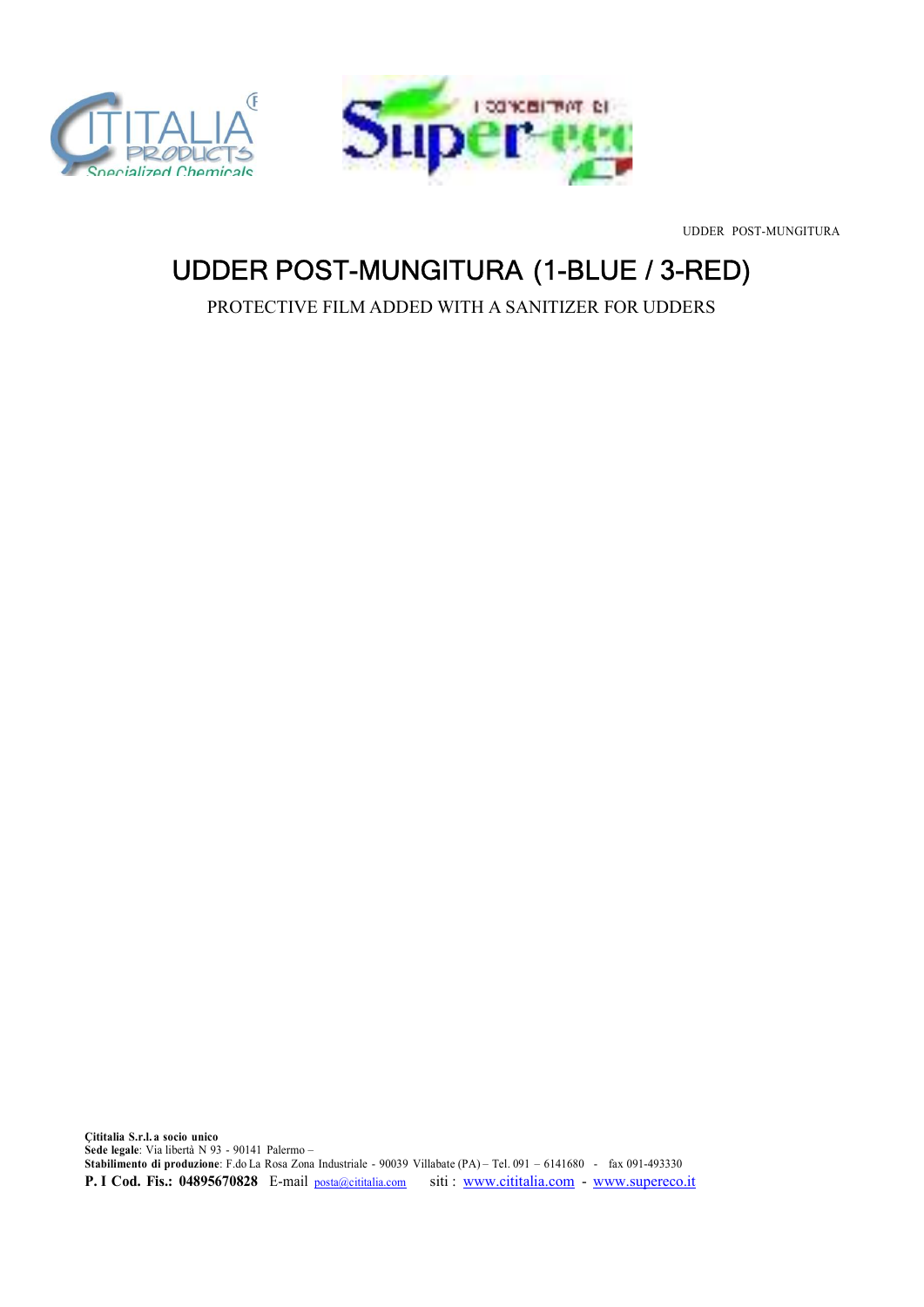

## **WHERE TO USE IT:**<br>Breedings of dairy animals.

BENEFITS: UDDER POST-MUNGITURA has been studied to resolve all that infectious problems that can happened after the milking.

UDDER POST-MUNGITURA is a film-forming solution with sanitizing broad spectrum Ready for use.

Its special formula with distilled water and calendula of amamelis, improves the process of healing of small wounds that may be found on the nipple tissue.

Its active ingredient (GLYCINE AMINO quaternized FORMULA 1-BLUE - TRICLOROSAN FORMULA 3-RED are notoriously effective in the control of Toxicity numerous micro-organisms capable of inducing mastitis (Staphylococcus aureus - Streptococcus agalactiae / disgalactiae / uberis).

Its activity against the bacteria is rapid and extends the action for a long time after the application (since the following rinse out).

These characteristics, together with an almost void tendency to cause irritation of the nipple tissue, make UDDER POST-MUNGITURA ideal in postdipping treatment in the milking room

**SUGGESTIONS FOR USE:**<br>After the pre-dipping treatment with our other speciality **UDDER-pre-mungitura** (sanitizer bath before the milking). It is better to do a deep rinse with water before to start the milking, and to dry with a paper napkin.

Post-dipping Treatment with UDDER post -mungitura (sanitizer bath after the milking). Make a deep washing of the udder after the milking and a following rinse.

Immerse the nipple in a bath of UDDER POST-MUNGITURA for you to form a protective film on the same.

UDDER POST-MUNGITURA is ready to use.

### How to proceed:

# 1. Frothing before the milking with UDDER<br>pre-mungitura<br>Rinse with water and to dry with a paper.

Çititalia S.r.l. a socio unico Sede legale: Via libertà N 93 - 90141 Palermo –

Stabilimento di produzione: F.do La Rosa Zona Industriale - 90039 Villabate (PA) – Tel. 091 – 6141680 - fax 091-493330 P. I Cod. Fis.: 04895670828 E-mail posta@cititalia.com siti : www.cititalia.com - www.supereco.it

2. Milking 3. Hygienical bath after the milking with 4. Protective film

Immerse the nipple in a bath of Udder<br>
POST-MILKING<br>
CHARACTERISTICS - COD. 51D310<br>
Kind of product Protective film

Smell Typical<br>Colour nature Colour

penetrating

with sanitizer based on quaternary ammino glicina Flammability Flameproof neutral The concentrated product is harmful if swallowed Composition Emulsifying and

> agents added with a bacteria-static sanitizer.